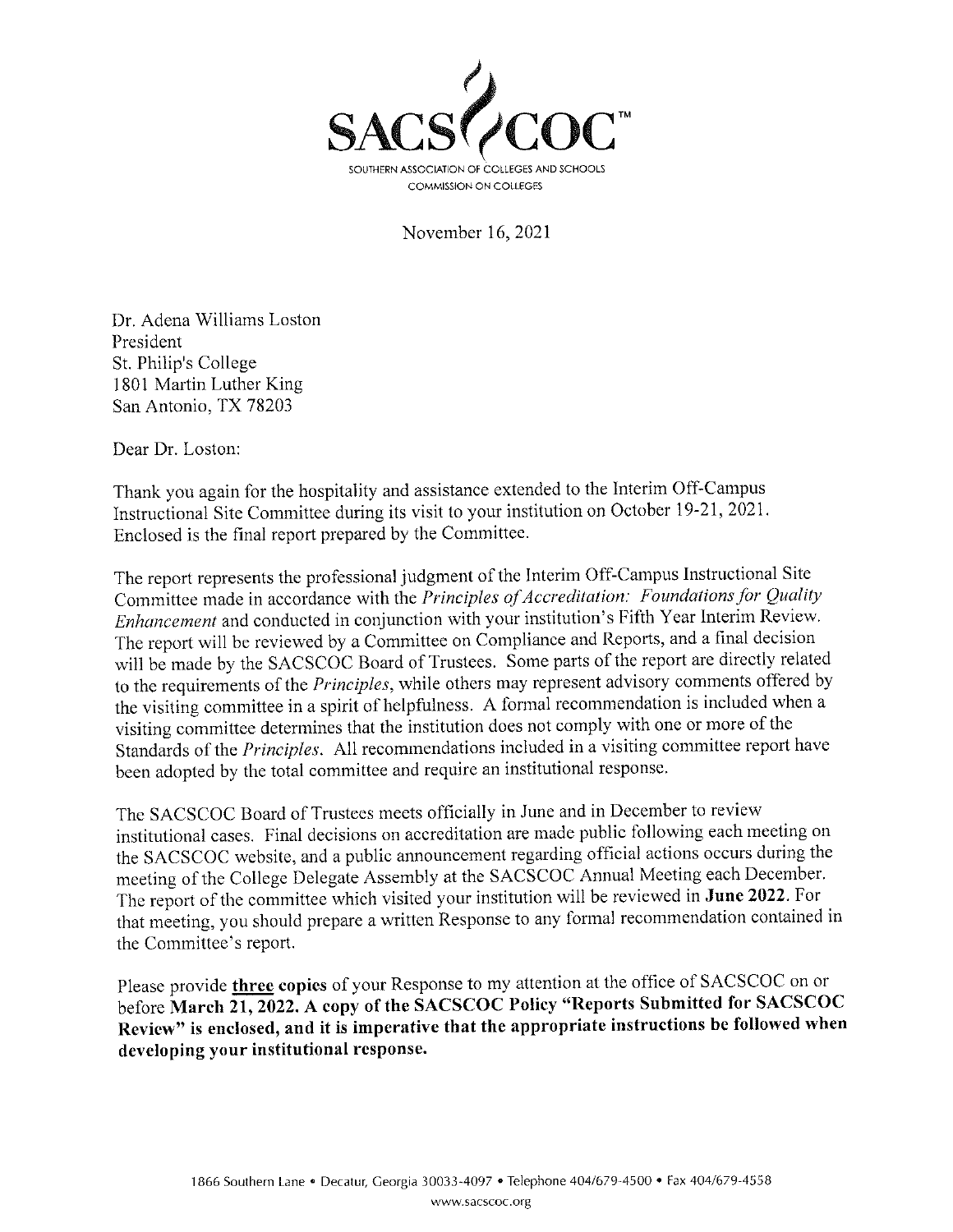

Dr. Adena Williams Loston November 16, 2021 Page Two

An institution may release its visiting committee report; however, release of this report in its entirety or in part must be accompanied by the following statement: "The findings of this visiting committee represent a preliminary assessment of the institution at this time; final action on the report rests with the SACSCOC Board of Trustees." If the institution releases part of its report, that part must contain a note stating: "A copy of the entire report may be obtained from the institution."

SACSCOC works to maintain a cooperative and constructive relationship with officials in system and state offices. Due to the institutional nature of the accreditation process, however, visiting committee reports would more appropriately be furnished to the system or state offices by the institution rather than directly from SACSCOC. Should you wish to do so, you will find enclosed a second copy of the report.

Please express my sincere appreciation to all members of your faculty and staff for their cooperation and assistance during the review process. As you develop your responses to the report, please feel free to call upon me if I can be of any assistance.

Sincerel

Patricia L. Donat, Ph.D. Vice President

PLD/ecr

ec: Mr. George H. Johnson, III, Interim Vice President of College Services

Enclosures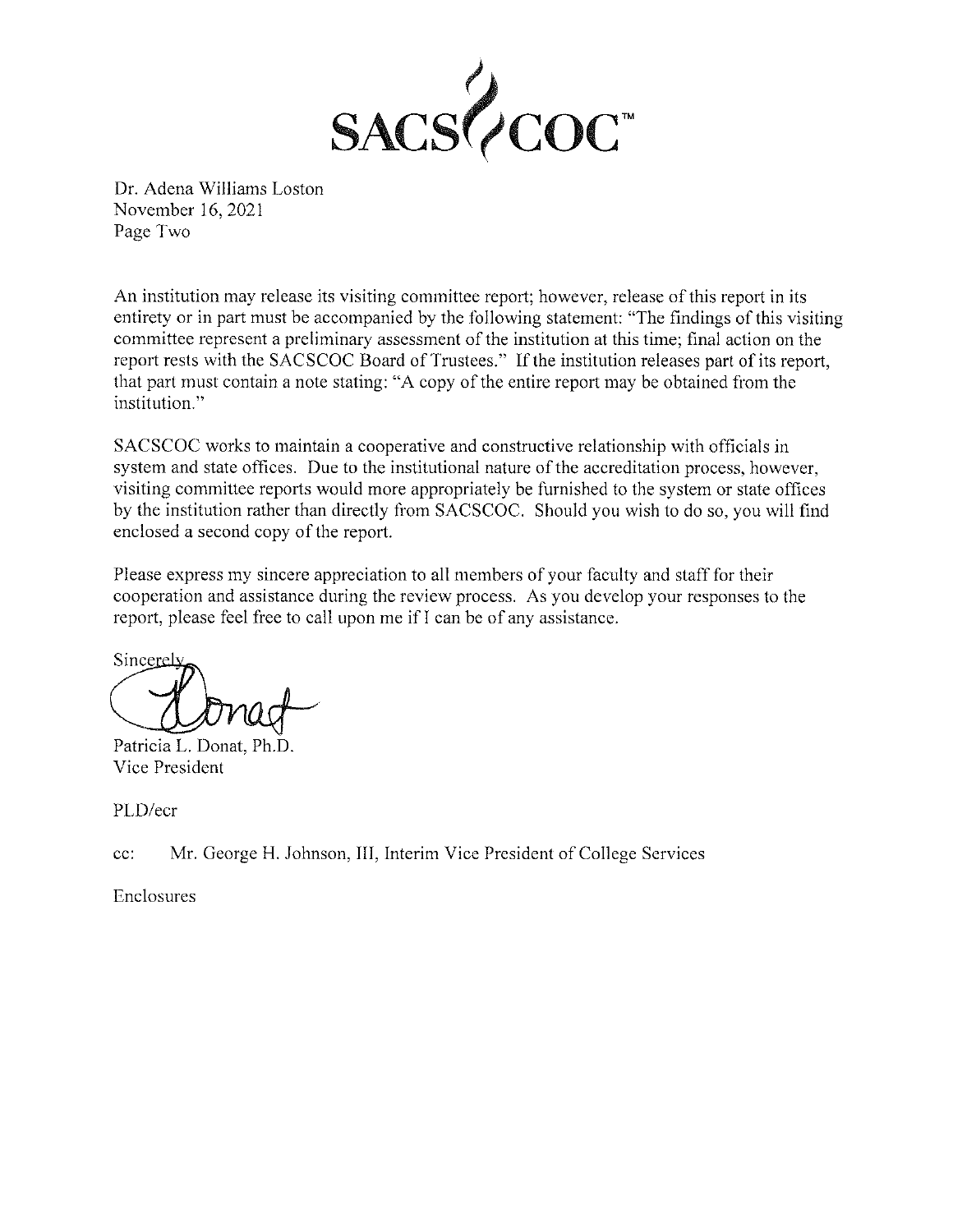

## **REPORT OF THE INTERIM OFF-CAMPUS INSTRUCTIONAL SITES COMMITTEE New Sites Added Since Last Reaffirmation**

# **Statement Regarding the Report**

*The Board of Trustees of the Southern Association of Colleges and Schools Commission on Colleges (SACSCOC) is responsible for making the final determination on reaffirmation of accreditation based on the findings contained in this committee report, the institution's response to issues contained in the report, other assessments relevant to the review, and application of the Commission's policies and procedures. Final interpretation of the* Principles of Accreditation *and final action on the accreditation status of the institution rest with SACSCOC Board of Trustees.*

| <b>Name of the Institution:</b> | <b>St. Philip's College</b>                                                                      |  |  |  |
|---------------------------------|--------------------------------------------------------------------------------------------------|--|--|--|
| Date of the Review:             | October $19 - 21, 2021$                                                                          |  |  |  |
| <b>SACSCOC Staff Member:</b>    | Dr. Patricia Donat                                                                               |  |  |  |
| <b>Chair of the Committee:</b>  | <b>Ms. Tina Ruff, Chief of Staff</b><br><b>Durham Technical Community College,</b><br>Durham, NC |  |  |  |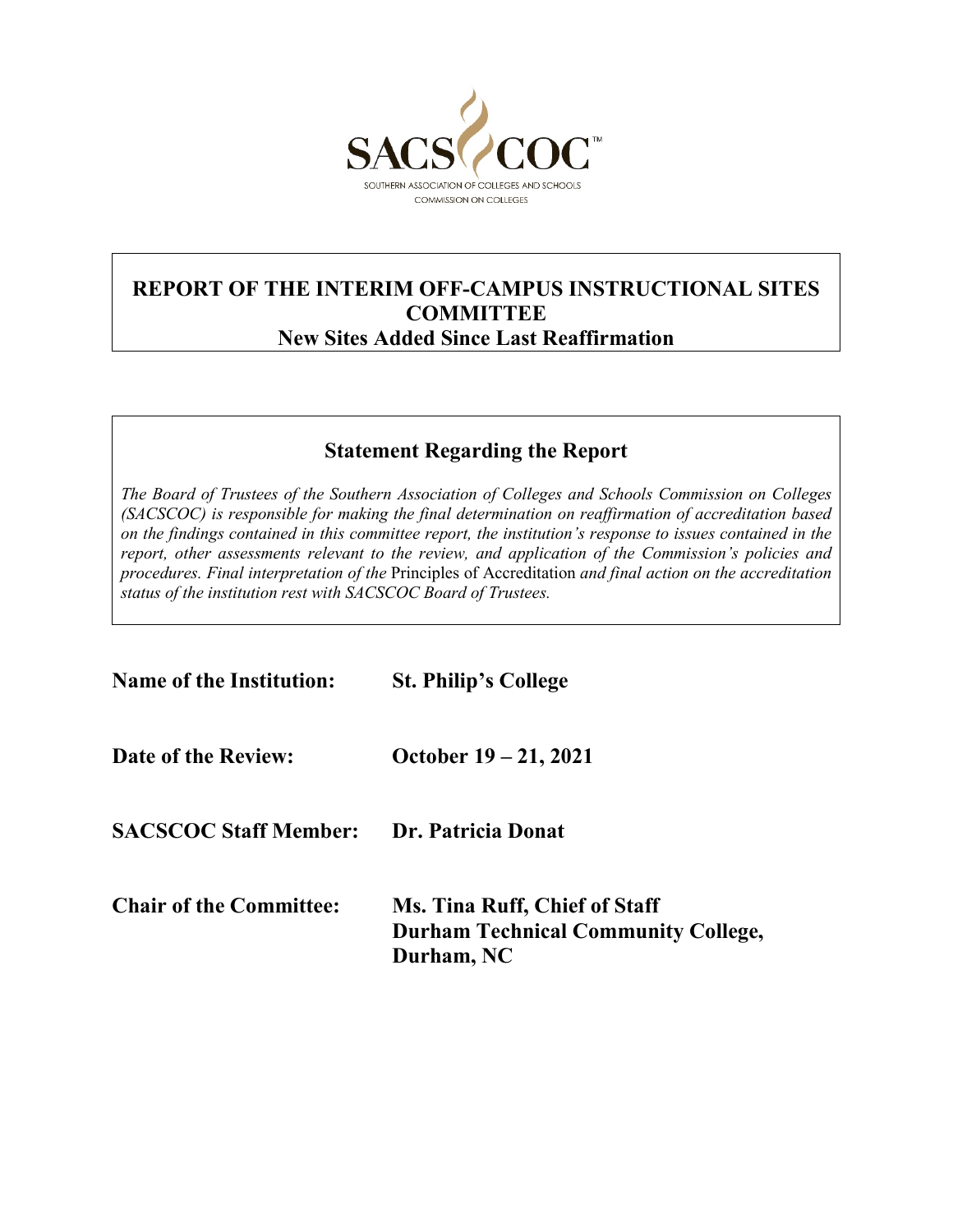## **Part I. Overview and Introduction to the Institution**

St. Philip's College is federally designated as a Historically Black College (HBCU) and a Hispanic-Serving Institution (HSI). St. Philip's College was founded in 1898 by the Episcopal Church as a sewing school for young black girls in the San Antonio area.

Key educational programs, offerings, and services at St. Philip's College include Associate Degree programs, Certificate programs, credit-bearing courses, and student support services. These educational programs, offerings, and services are essential to the College's mission which includes, "... to empower our diverse student population through educational achievement and career readiness. As a Historically Black College and Hispanic Serving Institution, St. Philip's College is a vital facet of the community, responding to the needs of a population rich in ethnic, cultural, and socio-economic diversity. St. Philip's College creates an environment fostering excellence in academic and technical achievement while expanding its commitment to opportunity and access."

The Dual Credit program was established in 1995. The program provides students with the opportunity to earn college credits, tuition-free, while they are still in high school. In 2006, Texas HB1 required school districts to implement a program under which students may earn the equivalent of at least 12 semester credit hours of college credit while in high school. St. Philips coordinates programming by working with the high school liaisons who work closely with the St. Philip's Director of High School Programs and staff to coordinate registration, data collection, and other non-instructional needs. The Dean of Arts and Sciences coordinates programmatic and assessment functions.

Students who take college-level courses at the off-campus instructional sites have to meet the same admissions, curriculum, and graduation requirements as the general population of students who attend St. Philip's College. Students must meet the basic skill requirements and rigor for any college course they take and must maintain a 2.0 GPA to graduate.

The table below provides specific information about the off-campus instructional sites associated with this process.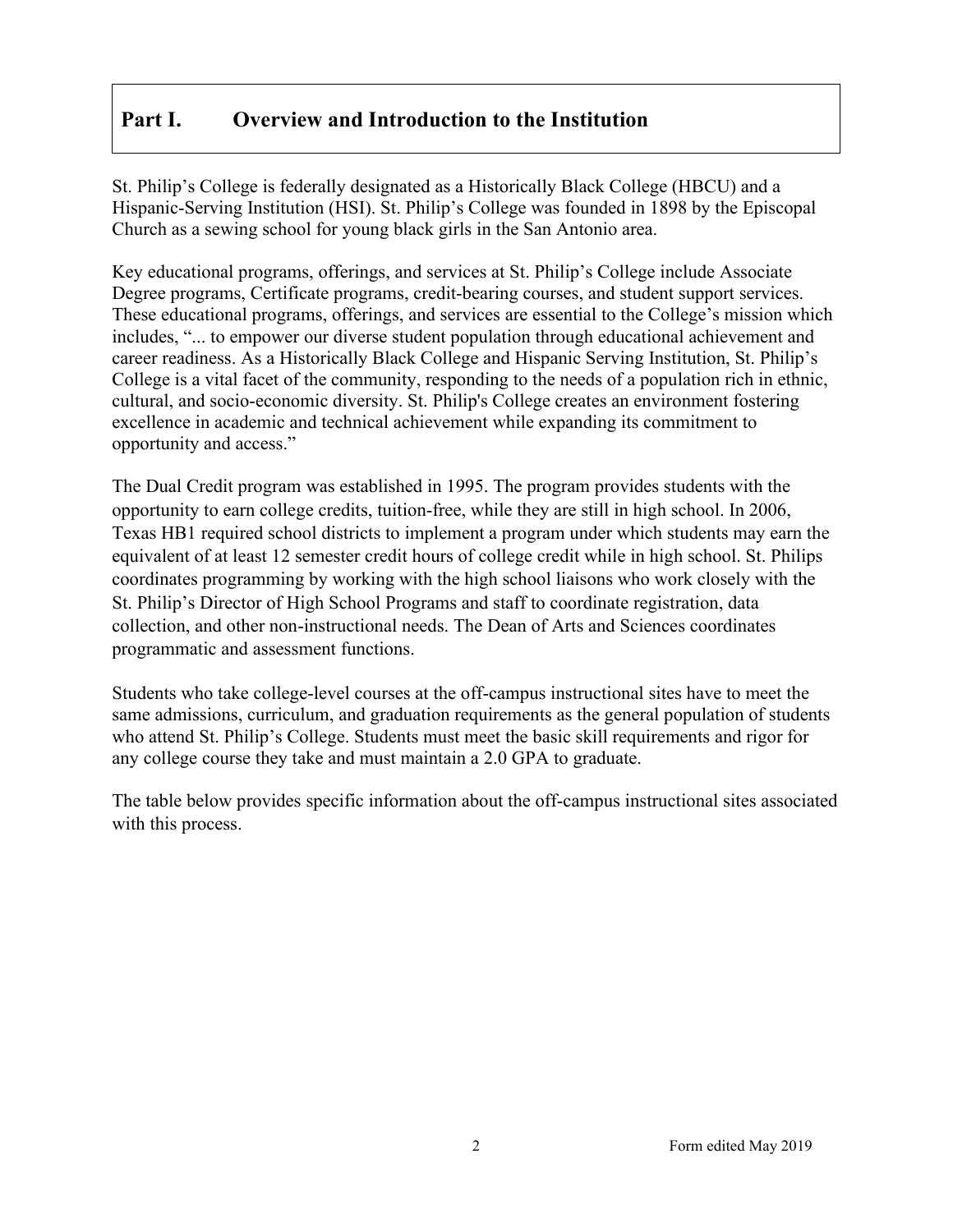| <b>Off-Campus Instructional Sites</b>                       |                                                                     |                                                     |                                   |                                     |                                                                   |                                                                              |  |  |
|-------------------------------------------------------------|---------------------------------------------------------------------|-----------------------------------------------------|-----------------------------------|-------------------------------------|-------------------------------------------------------------------|------------------------------------------------------------------------------|--|--|
| OCIS                                                        | Location                                                            | <b>Initial Date</b><br>of<br>Commission<br>Approval | Initial Date of<br>implementation | Current<br>number<br>of<br>students | Primary<br>Target<br>Audience                                     | Instructional<br>Delivery<br>Methods                                         |  |  |
| Alamo<br>Heights<br>High<br>School                          | 6900<br>Broadway<br>San Antonio.<br>TX, 78209                       | 8/14/2000                                           | Fall 2021                         | 72                                  | All students<br>who meet the<br>college<br>enrollment<br>criteria | Face-to-Face                                                                 |  |  |
| Earl<br>Warren<br>High<br>School                            | 9411 Military<br>Drive West.<br>San Antonio.<br>Tx, 78251           | 5/18/2018                                           | <b>Fall 2018</b>                  | 145                                 |                                                                   | Face-to-Face<br>with hands-on<br>lab instruction                             |  |  |
| Karen<br>Wagner<br>High<br>School                           | 3000 North<br>Foster Rd.,<br>San Antonio.<br>Tx, 78244              | 11/8/2018                                           | Spring 2019                       | 95                                  |                                                                   | Face-to-Face,<br>Face-to-Face<br>with hands-on<br>lab instruction            |  |  |
| Sidney<br>Lanier<br>High<br>School                          | 1514 W.<br>Cesar E.<br>Chavez<br>Blvd., San<br>Antonio, TX<br>78207 | 8/14/2020                                           | Spring 2021                       | 184                                 |                                                                   | Face-to-Face,<br>Face-to-Face<br>with hands-on<br>lab instruction,<br>online |  |  |
| Cyber P-<br>Tech USA<br>at Sam<br>Houston<br>High<br>School | 4635 East<br>Houston St.,<br>San Antonio.<br>Tx, 78220              | 7/19/2019                                           | Spring 2020                       | 94                                  |                                                                   | Face-to-Face,<br>Face-to-Face<br>with hands-on<br>lab instruction,<br>online |  |  |

### **Part II. Assessment of Compliance**

### **Section 1: The Principle of Integrity**

### 1.1 **The institution operates with integrity in all matters.** *(Integrity)* **[CR]**

The Interim Off-Campus Instructional Sites (OCIS) Committee, following its review of St. Philips' **Report of the Interim Off-Campus Sites** and after engaging in interviews and discussions with administrators, faculty, staff, and students during the October 19 – 20 onsite activities, has determined that the institution operates with integrity in all matters related to SACSCOC accreditation.

### **Section 5: Administration and Organization**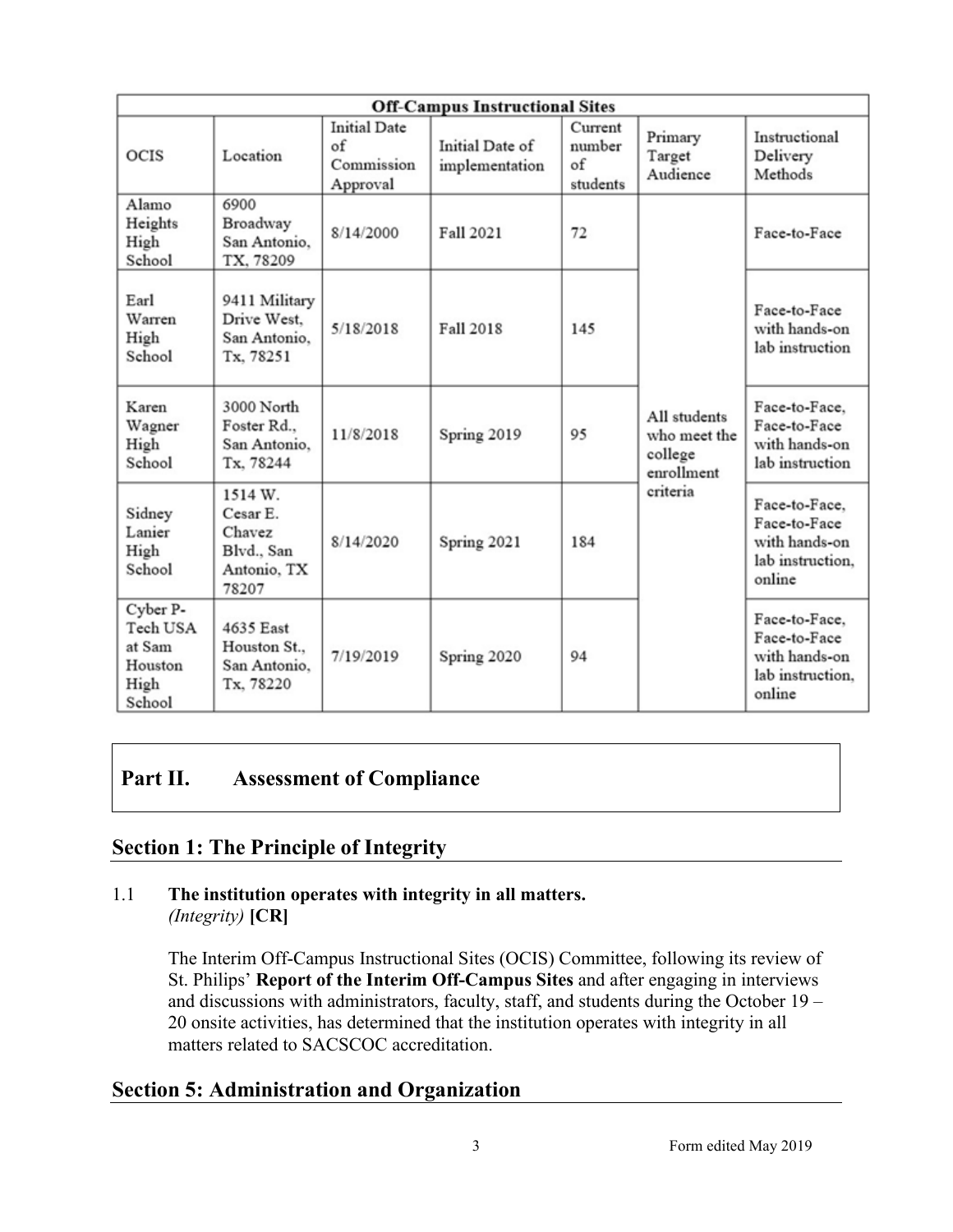5.4 The institution employs and regularly evaluates administrative and academic officers with appropriate experience and qualifications to lead the institution. *(Qualified administrative/academic officers)*

The Interim Off-Campus Instructional Sites (OCIS) Committee reviewed job descriptions and resumes for a number of administrative and academic officers. From these documents, it appeared that the institution employs administrative and academic officers with appropriate experience and qualifications to lead the institution. In addition, the Interim OCIS Committee reviewed the Board policy on employee evaluations [D.7.1.1 (Procedure) Employee Evaluations] and three provided examples of completed annual evaluations (Performance Review 2019 and Performance Review 2020) on employees at three levels: College Director of Institutional Advancement, Dean for Academic Success, and a Vice President. The institution provided example evaluations appeared to have been conducted in compliance with the policy and appeared to constitute regular evaluations. During the OCIS Committee's interviews with the Vice President for Academic Success, Deans of Academic Success, Director of High School Programs, Institutional Research, Department Chairs, and OCIS faculty the Committee confirmed the institution's compliance with this principle.

### **Section 6: Faculty**

- 6.2 For each of its educational programs, the institution
	- 6.2.a Justifies and documents the qualifications of its faculty members. *(Faculty qualifications)*

The institution provided Guidelines/Standard Operating Procedures for Documentation of Faculty Credentials that outlined the minimal academic qualifications for faculty in each discipline or program. This document specified the minimum qualifications for all courses the institution offered, regardless of delivery method or location. The institution also acknowledged that there were instances where faculty competence could be justified through other means, including "demonstrated competencies in the teaching discipline" (e.g., relevant professional experience, awards and distinctions, and other documented competencies).

The Interim Off-Campus Instructional Sites (OCIS) Committee reviewed all faculty information as provided on the Faculty Roster Form, which included all faculty teaching during the spring 2020 and the fall 2020 terms at the five OCIS included in the report. The Interim OCIS Committee interviewed the Vice President for Academic Success, Deans of Academic Success, Director of High School Programs, Institutional Research, Department Chairs, and OCIS faculty. In addition, the institution provided supplementary evidence of qualifications for the OCIS faculty listed on the Faculty Roster Form. Information provided during the interviews and after review of additional evidence, the institution justified and presented evidence that all faculty teaching at the OCIS were qualified.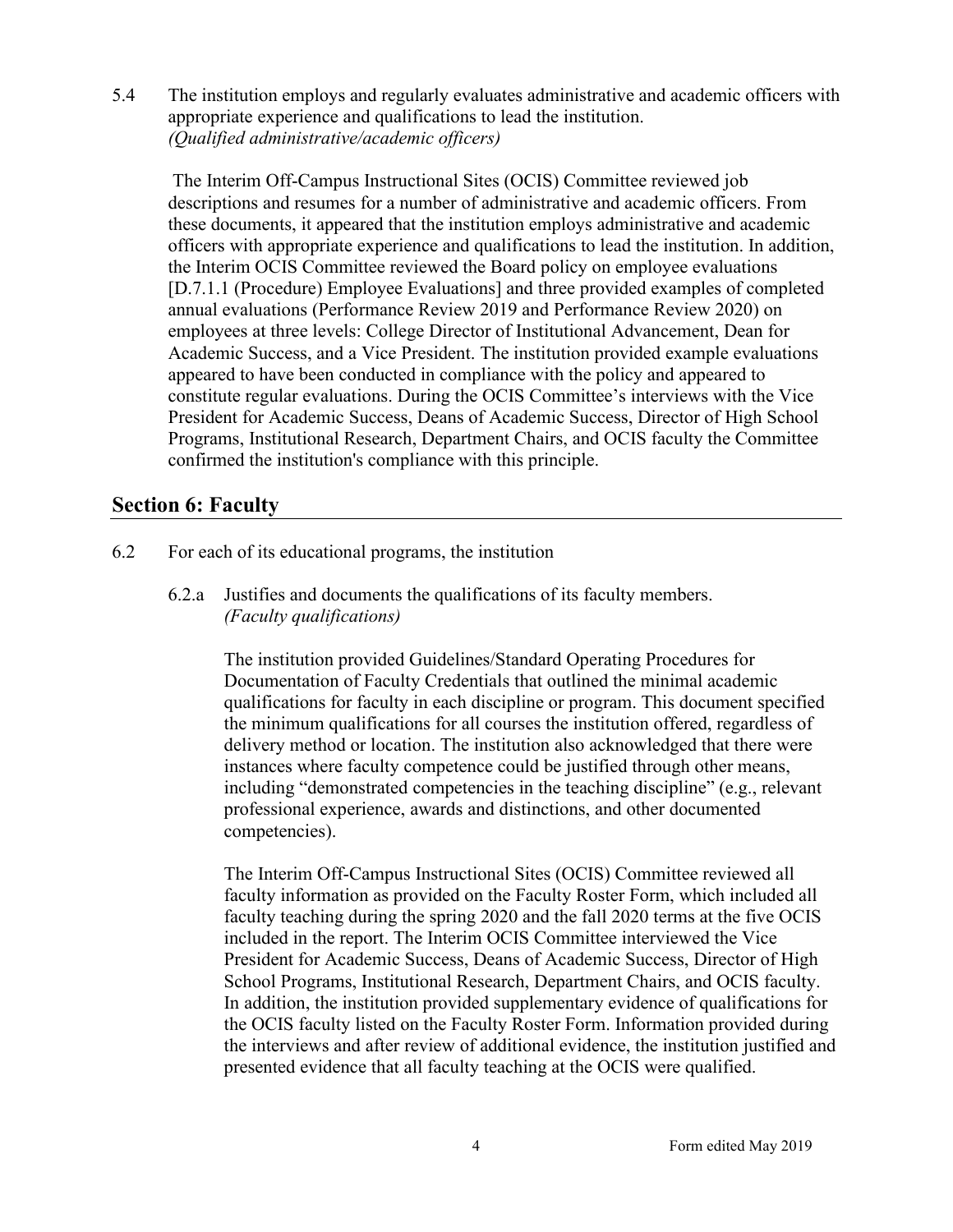6.2.b Employs a sufficient number of full-time faculty members to ensure curriculum and program quality, integrity, and review. *(Program faculty)*

The Interim Off-Campus Instructional Sites (OCIS) Committee reviewed the institution's process to determine the appropriate number of full-time faculty needed to ensure curriculum and program quality, integrity, and review. The institution had at least one full-time faculty member assigned to each educational program. The institution provided trend data by educational program with the number of full-time and part-time faculty over three academic years (Table 6.2.b-1: Self-Declared Program Count). These faculty were charged with the responsibility of ensuring program quality, among other responsibilities. Program integrity was upheld via adherence to internal standards (e.g., Board of Trustees' policies), external standards (e.g., state and national accreditation agencies, including programmatic accreditors), and programmatic standards. The institution provided evidence (Advisory Council Minutes for Biomedical Engineering and Automotive Technology) that the faculty reviewed programmatic curricula for effectiveness, industry relevance, and compliance with external agencies, when applicable. The institution employs full-time faculty members as Dual Credit Faculty Liaisons to help coordinate curriculum, program quality, integrity, and review. Although these positions supported effective communication and coordination of academic support for faculty and students, this mechanism appeared less effective in supporting effective communication and coordination of the educational programs.

During the on-site visit, the Interim OCIS Committee interviewed the Vice President for Academic Success, Deans of Academic Success, Director of High School Programs, Institutional Research, Department Chairs, and OCIS faculty. The interviews revealed a research-based structure that focused on program quality, integrity, and review for programs and the general education core but inconsistency in the use of this structure to support effective coordination between the institution and the educational offerings at its off-campus instructional sites. The interviewees gave examples of programmatic improvement as a result of this process, such as the refinements made to an English course. However, the interview process did not produce evidence of program coordination related to quality, integrity, and review at the OCIS, such as syllabus development, proactive coordination of appropriate assessment of student learning outcomes, collection and submission of OCIS student learning outcomes, documentation of OCIS faculty engagement in program assessment of student learning outcomes, and consistent integration and regular communication between full-time and OCIS faculty to support a shared understanding of student learning outcomes and curricular alignment (e.g., course syllabi, assignments, etc.). The interviews did demonstrate that faculty at the OCIS were supported, but the Interim OCIS Committee was unable to determine how involved the OCIS faculty were in the review process or providing input to maintain quality. Similarly, the Interim OCIS Committee could not find artifacts that would provide evidence of consistent program mechanisms to support quality, integrity, and review at the OCIS.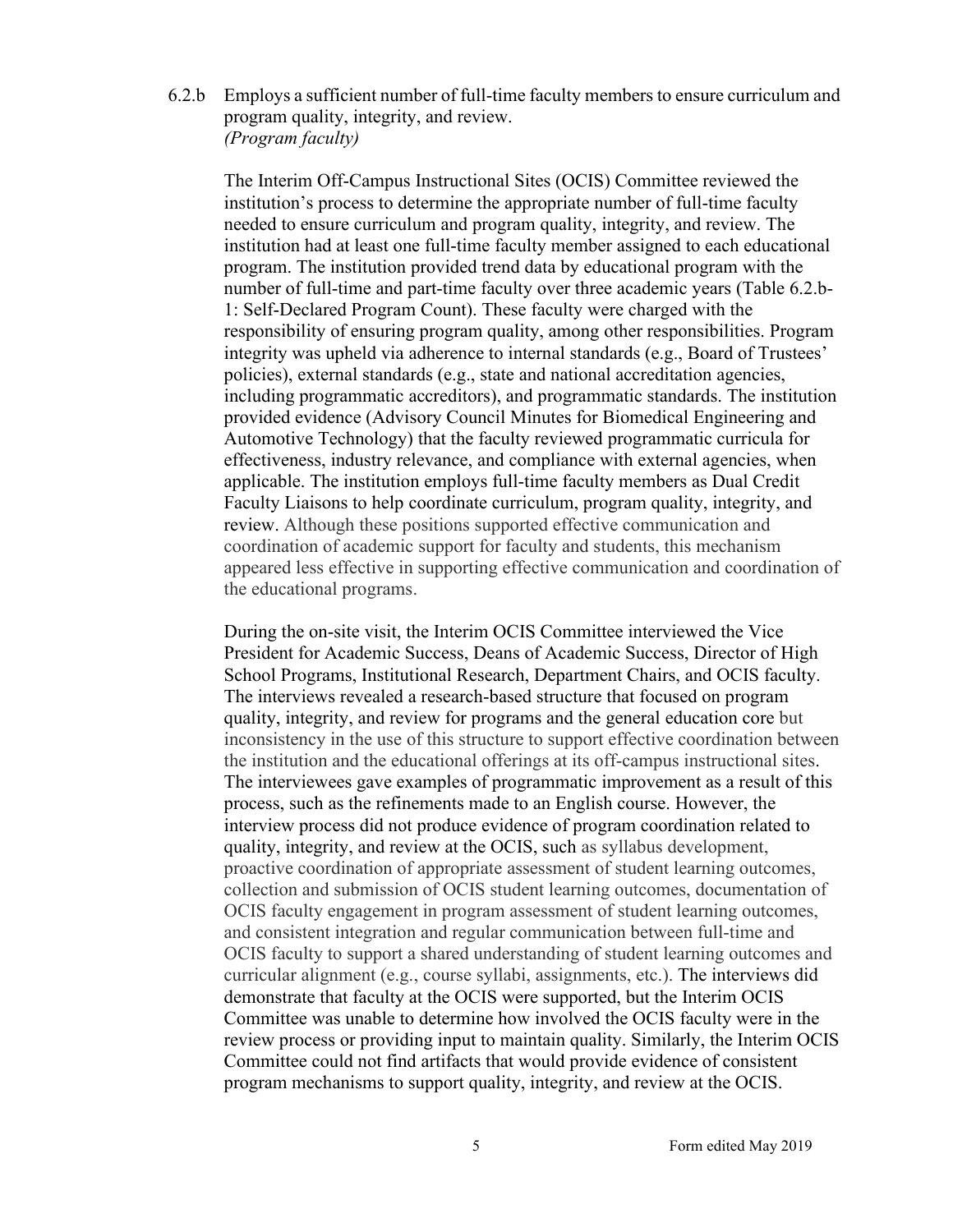**Recommendation 1: The Committee recommends that the institution demonstrate that its full-time faculty have an appropriate mechanism to ensure curriculum and program quality, integrity, and review at its offcampus instructional sites.**

6.2.c Assigns appropriate responsibility for program coordination. *(Program coordination)*

> The institution assigned responsibility for academic and/or workforce programs' operation, content, quality, and effectiveness to program coordinators. The program coordinators are academically qualified full-time faculty members in the program area, and they are appointed by the respective department chair and Dean of Academic Success with approval from the Vice President for Academic Success. The institution outlined qualifications for the program coordinators in the St. Philip's College Faculty Credentialing Handbook.

The program coordinators are responsible for program leadership, such as establishing student learning outcomes, course scheduling, faculty workloads, faculty evaluation, curriculum development and maintenance, and program review and assessment. The institution provided a List of Program Coordinators/Directors (Table 6.2c-2) for the sampled Off-Campus Instructional Sites (OCIS) and their qualifications. In section 8.2 of the narrative provided to the OCIS Committee, the program offerings for each OCIS were listed.

The Interim OCIS Committee interviewed the Vice President for Academic Success, Deans of Academic Success, Director of High School Programs, Institutional Research, Department Chairs, and OCIS faculty. The interview process demonstrated evidence that the institution assigned appropriate personnel to be responsible for program coordination.

#### **Section 8: Student Achievement**

- 8.2 The institution identifies expected outcomes, assesses the extent to which it achieves these outcomes, and provides evidence of seeking improvement based on analysis of the results in the areas below:
	- 8.2.a Student learning outcomes for each of its educational programs. *(Student outcomes: educational programs)*

The Interim Off-Campus Instructional Site (OCIS) Committee reviewed information provided by the institution and interviewed administrators, faculty and staff regarding its processes to identify, assess, and improve program-level student learning outcomes. The institution uses its Organizational Unit Assessment Plans (OUAP) as well as examples of tools and documents that are part of the annual program outcome review to identify expected outcomes and provide evidence of a process for faculty and staff to review expected outcomes and document results.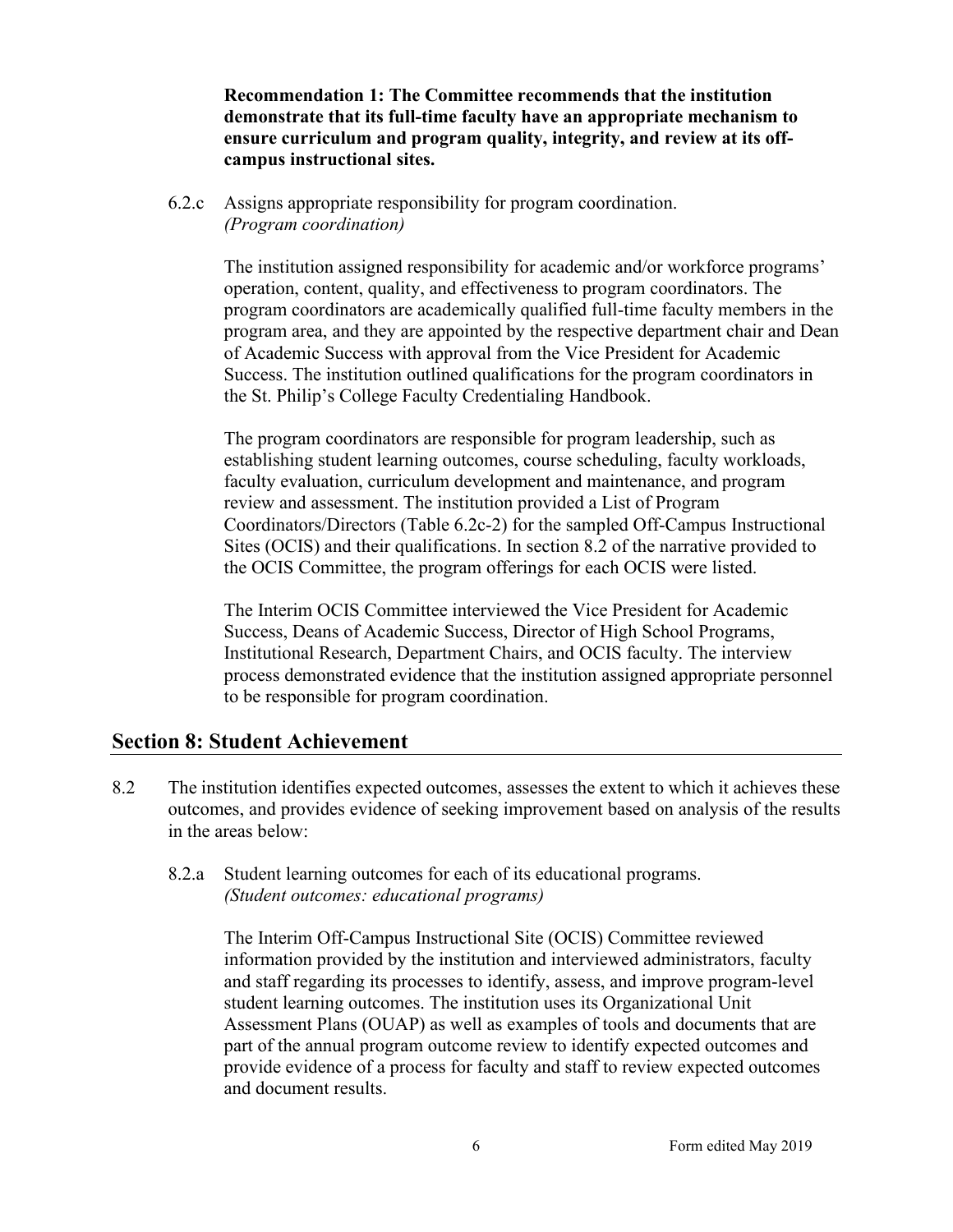The institution did not provide clear evidence through documentation or interviews with college administrators, staff, and dual enrollment faculty, that program student learning outcomes are assessed for dual enrollment students. Insufficient evidence was provided that off-site instructors submit assessment results as part of the institution's annual process. Interviews with dual credit faculty also did not provide support for their engagement in the process. Many of the Outcome Details by Program forms provided as documentation were blank and on others it was not clear that assessment results from dual credit students were included. In addition, many of the Outcome Details by Program forms described measure types as final exam grades or overall final course grades. It is unclear how the institution uses final exam or final course grades to measure individual student learning outcomes.

The institution also did not provide clear evidence that dual credit faculty are included in seeking improvement in student learning. During interviews, dual credit instructors could not describe the process to assess student learning outcomes or how that information is reported to or used by the institution to measure student learning. Dual enrollment faculty consistently noted they only reported mid-term and final grades to the institution. While interviewing program faculty at dual enrollment sites, numerous instructors were unable to identify program level student learning outcomes for their areas of instruction. Additionally, dual enrollment instructors expressed that they have not been asked by the institution to provide information related to student learning outcomes.

#### **Recommendation 2:**

**The Committee recommends that the institution demonstrate that it assesses the extent to which it achieves its program student learning outcomes and provides evidence of seeking improvement based on analysis of the results for each of its educational programs located at its off-campus instructional sites.**

#### **Section 11: Library and Learning/Information Resources**

### 11.1 **The institution provides adequate and appropriate library and learning/information resources, services, and support for its mission.**

*(Library and learning/information resources)* **[CR]**

The Interim Off-Campus Instructional Sites (OCIS) Committee reviewed evidence provided by the institution for compliance regarding adequate and appropriate library and learning resources and services for OCIS centers. The institution appropriately identified the off-campus sites that are the subject of this OCIS review. Through the OCIS report, the institution generally described library resources that are available at the Martin Luther King and Southwest campuses.

Through on-site visits and interviews including faculty, students, and staff at Alamo Heights High School, Karen Wagner High School, Sidney Lanier High School, Earl Warren High School, and Sam Houston High School, the Committee confirmed that

7 Form edited May 2019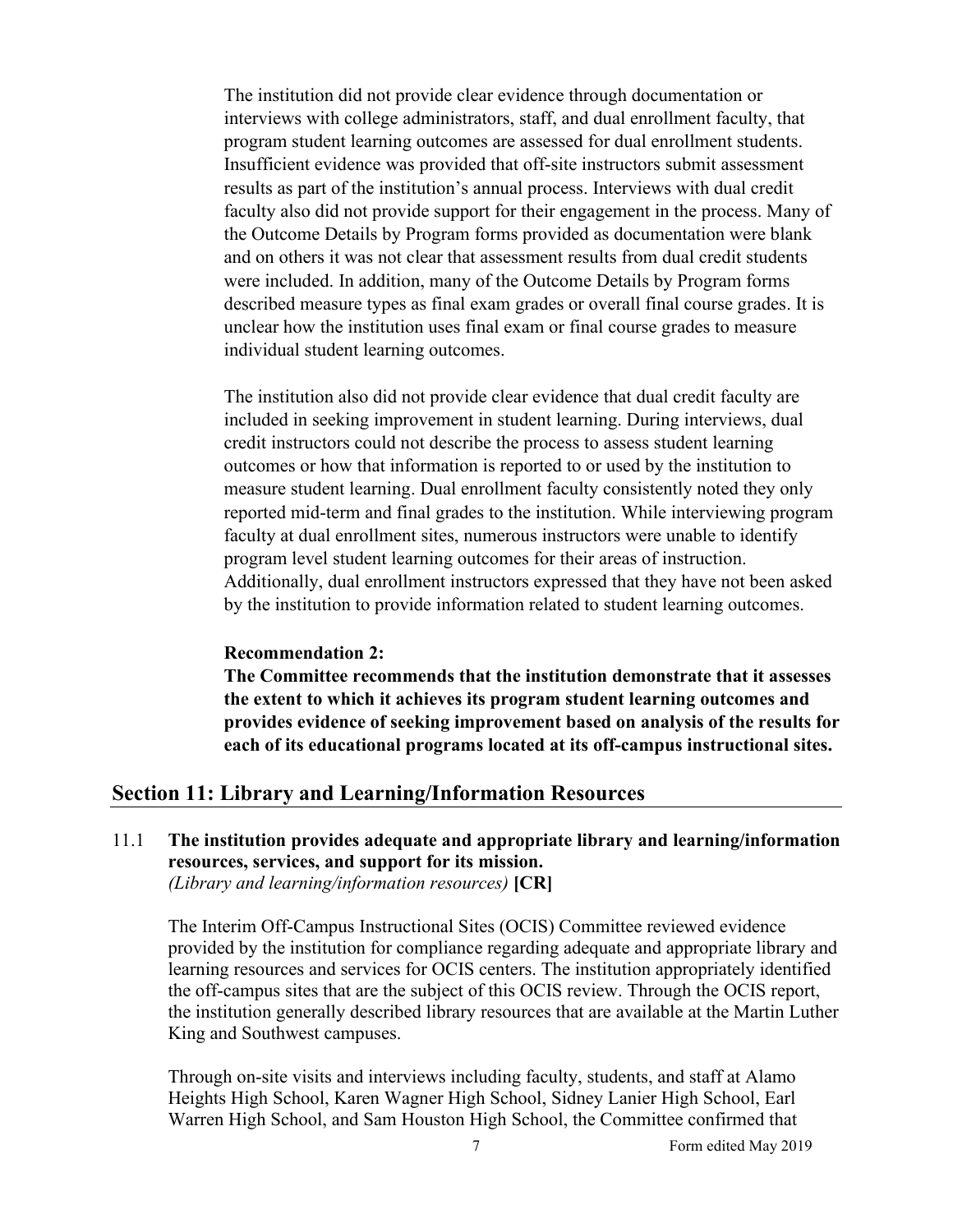library resources, including digital databases and inter-library loan, are available to students at the sites noted in this report. Information regarding library services were verified through interviews with faculty, students, high school counselors, college coordinators for high school programs, and library administrators at the Martin Luther King Campus. Students are informed of services by ongoing contact between librarians, liaisons, faculty, and administrators from St. Philip's College and the respective OCIS.

### **Section 12: Academic and Student Support Services**

### 12.1 **The institution provides appropriate academic and student support programs, services, and activities consistent with its mission.** *(Student support services)* **[CR]**

The Interim Off-Campus Instructional Sites (OCIS) Committee reviewed evidence of academic and student support services through the Martin Luther King and Southwest campuses. The institution provides counseling services, tutorial options, writing center support, and student activities for on-campus and distance education students. Veterans and international students have access to counseling and services related to admissions, financial aid, and additional benefits.

The institution provided evidence of appropriate academic and student support services at the OCIS by demonstrating strong connections and on-going collaboration between the institution's dual enrollment liaisons and high school programs coordinators and counselors. The institution provided a comprehensive document prepared for dual enrollment students and their parents that offers links for admissions, counseling, tutoring, and additional support services. All dual enrollment students receive a St. Philip's College student ID that offers dual enrollment students access to library resources, subject-specific tutoring services, writing center support, and science lab services. Students receive multiple levels of support for academic and non-academic needs through counseling, advising, and external support that is delivered through collaboration between institutional faculty and staff and dual enrollment partners. In particular, student complaints and potential Office of Civil Rights matters are managed through centralized systems that track progress. Interviews were conducted to understand processes and assess the level of services provided to students. The interviews included administration at the Martin Luther King Campus as well as at each OCIS with the director of student support services, faculty, high school counselors, Interim Dean of Student Success, the Vice President of Academic Success, and the Interim Vice President of Student Success in support of the institution's case for compliance.

### **Section 13: Financial and Physical Resources**

13.7 The institution ensures adequate physical facilities and resources, both on and off campus, that appropriately serve the needs of the institution's educational programs, support services, and other mission-related activities. *(Physical resources)*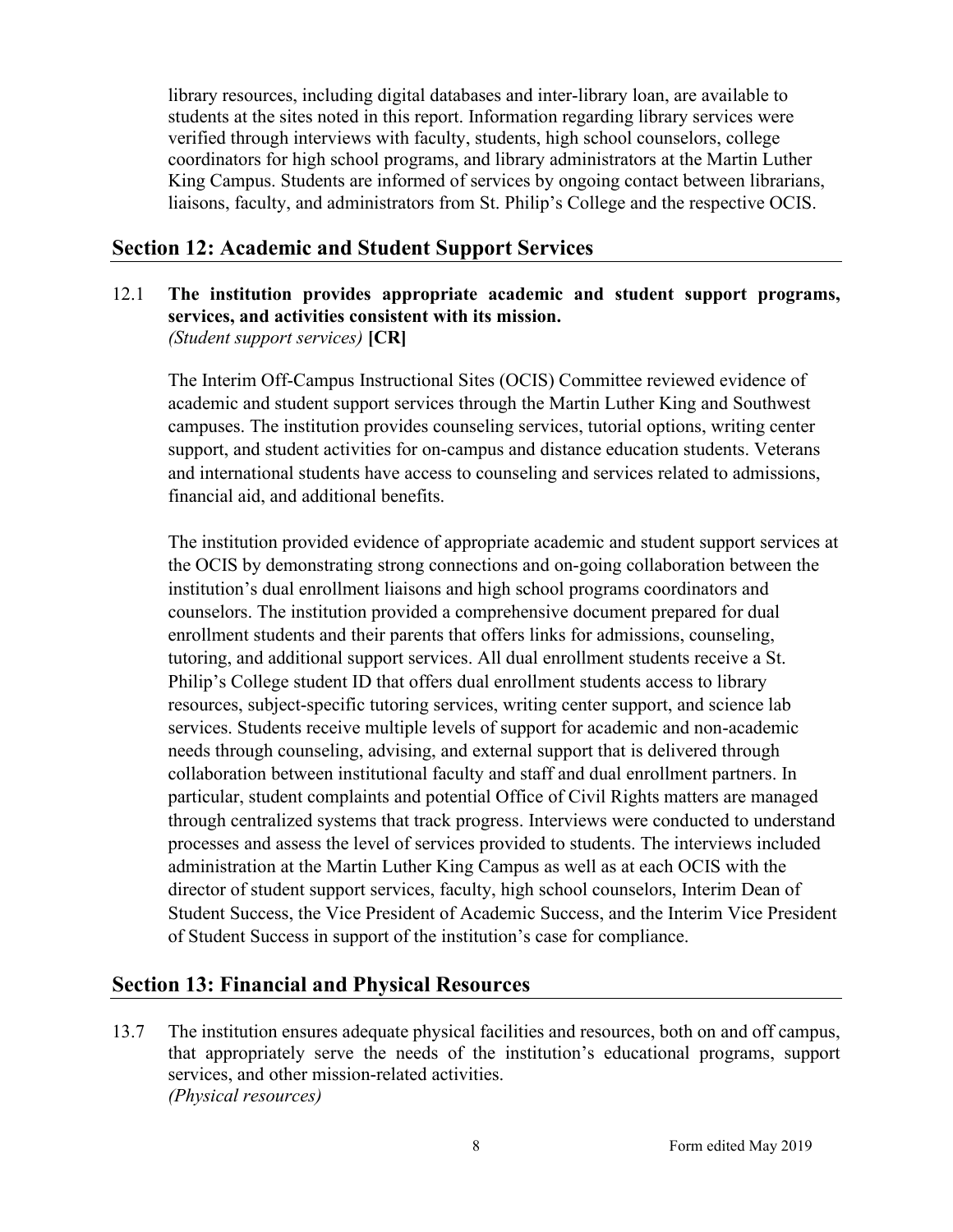The Interim Off-Campus Instructional Sites (OCIS) Committee reviewed information regarding physical facilities. While the documents provided by the institution as part of the Interim OCIS report did not adequately reflect the facilities and physical resources that are available to students at Alamo Heights High School, Karen Wagner High School, Sidney Lanier High School, Earl Warren High School (Construction Career Academy), and Sam Houston High School, the on-site visit tours confirmed that the facilities and physical resources appropriately meet the needs of OCIS dual-enrollment students.

The Interim OCIS Committee visited general education spaces, culinary arts, construction trades, and automotive technology labs. Interviews were conducted at each site with dual enrollment students, the institution's coordinators for high school programs, the institution's faculty, the director of student support services, the director of high school programs, high school counselors, principals, and staff. From interviews and tours, the Committee verified that dual enrollment students have appropriate access to instructional and student support spaces, library and instructional technology, and counseling areas in support of the institution's case for compliance.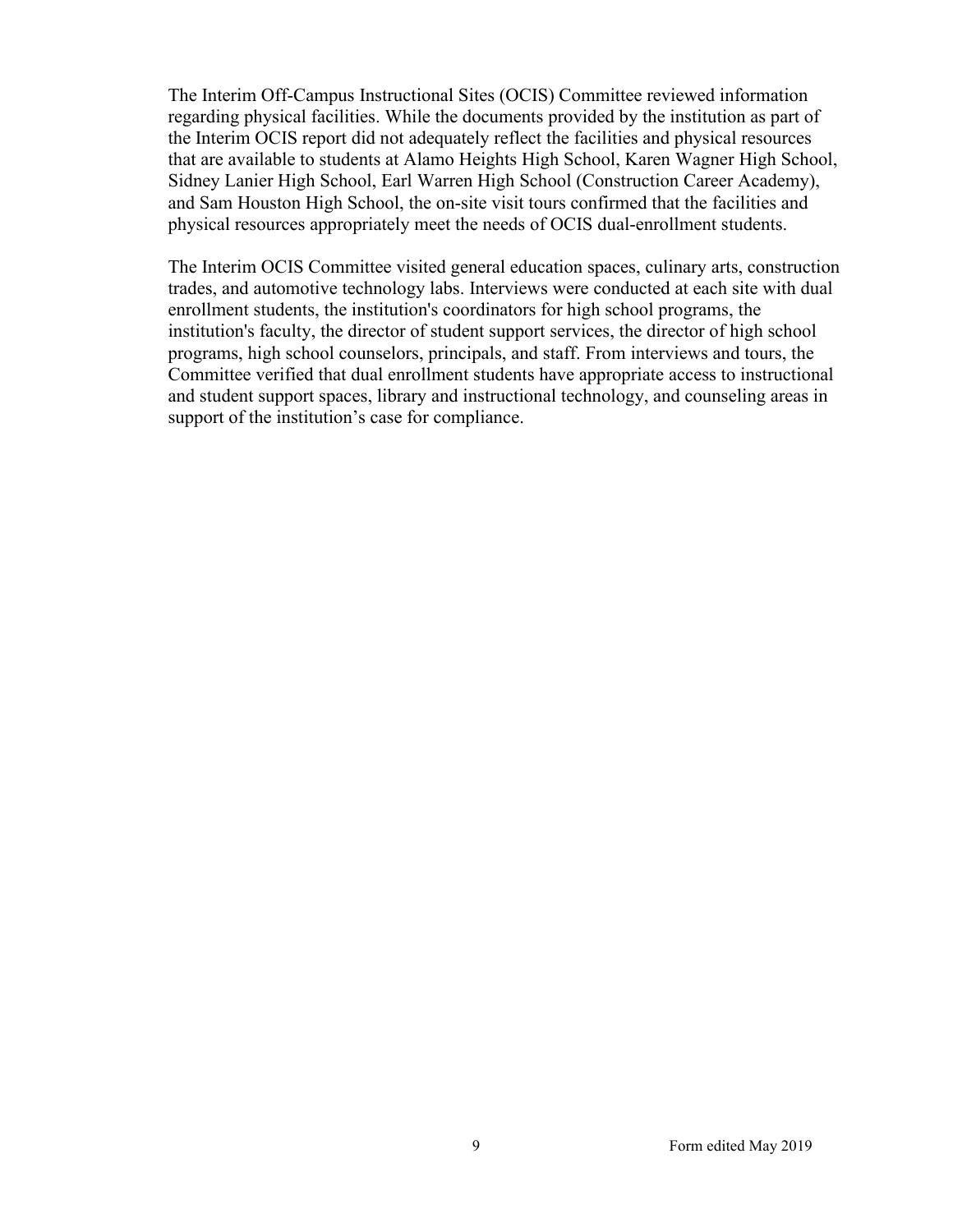### **APPENDIX A**

#### **Roster of the Interim Off-Campus Instructional Sites Committee**

Ms. Tina B. Ruff **- CHAIR** Chief of Staff, Office of the President Durham Technical Community College Durham, NC

Dr. John P. Black Vice President of Instruction Lenoir Community College Kinston, NC

Mr. Mike Engel Dean, Aerospace, Trade and Industry Central Georgia Technical College Warner Robins, GA

Ms. Melissa S. Vermillion Institutional Effectiveness Planning /Research Assess. Coord Hazard Community and Technical College Hazard, KY

Dr. Jonathan M. Woodward Chief Academic Officer Mississippi Gulf Coast Community College Gulfport, MS

SACSCOC Staff Dr. Patricia L. Donat Vice President **SACSCOC** Decatur, GA